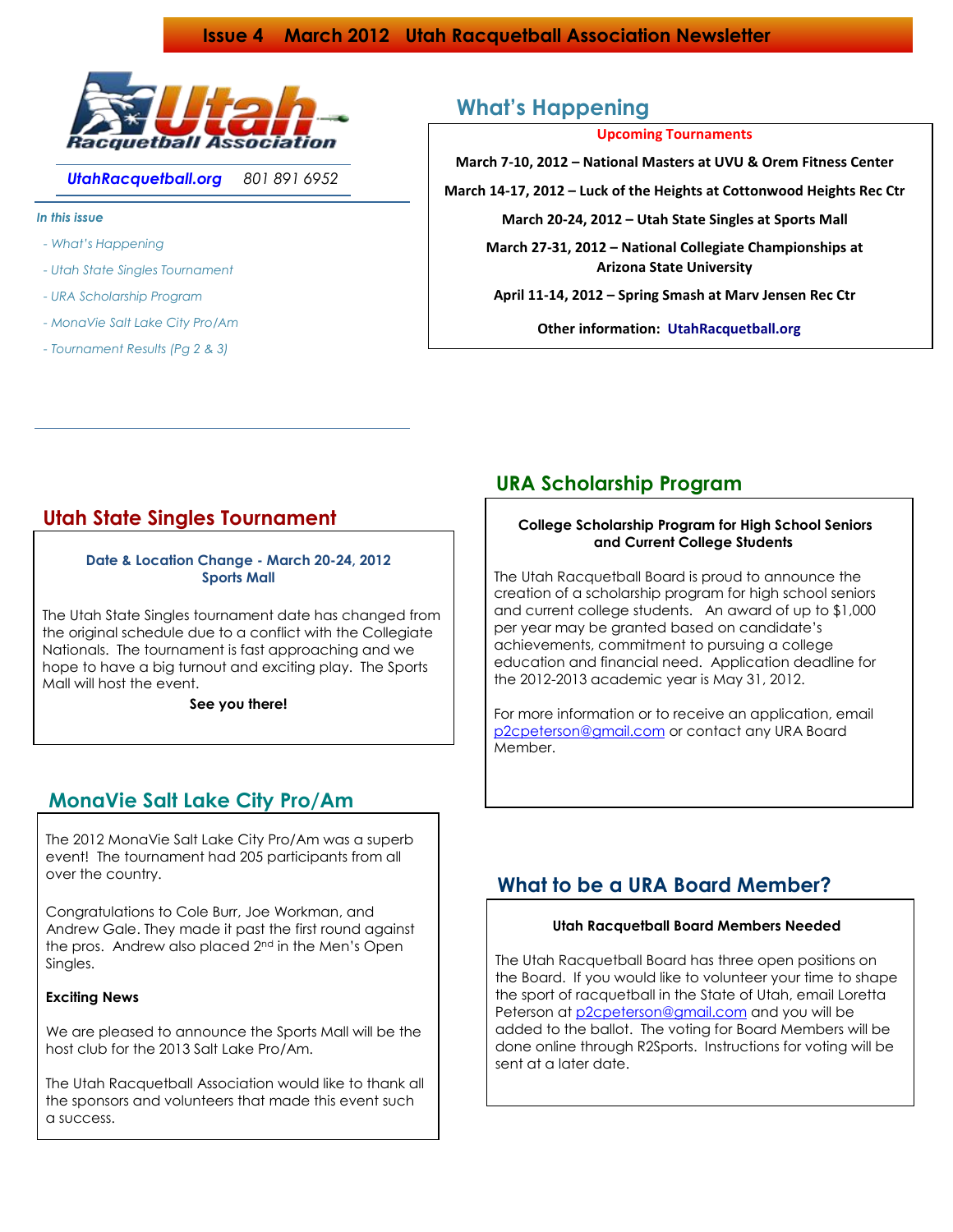# **December 2011, January & February 2012 Tournament Results**

#### **Rocky Mountain Masters December 14-17, 2011 JL Sorenson Recreation Center**

- Men's Age 25+ Open/A Steve Bohman (1st) Leo Mondragon (2nd)
- Men's Age 35+ Open/A Steve Bohman (1st) Mike Van Valkenburg (2nd)
- Men's Age 45+ Open/A Chris Gale (1st) Mike Van Valkenburg (2nd)
- Men's Age 50+ Open/A James Rawlings (1st) Brian Paston (2nd)
- Men's Age 40+ A/B Shane McDougal (1st) Tony Benich (2nd)

Men's Doubles Open - Steve Bohman & Tony Benich (1st) Enrico Dubach & Terry Orchard (2nd)

Men's Doubles A – Adam Wyatt & Leo Mondragon (1st) Alan Greenall & Brad Schmidt (2nd)

#### **Alta Canyon Avalanche Tournament January 4-7, 2012 Alta Canyon Sports Center**

Men's Open – Steve Bohman def Devan Van Valkenburg

Men's A – James Rawlings def David Diaz

Men's B – Val Bradshaw def Wilber Cerna

- Men's C Mallory Parry def Fred Gill
- Men's Open Doubles Devan Van Valkenburg & Jesse Van Valkenburg (1st) Brian Paston & Mike Van Valkenburg (2nd)

### **Orem Open January 18-21, 2012 Orem Fitness Center**

Men's Open – Cole Burr def Joseph Blank

Men's A – Kyle Clayson def Jeff Webb

Men's B – Jim Ward def Tyson Fransworth

Men's C – Kyle Morgan def Christian Overton

Men's D – Emily Webb  $(1<sup>st</sup>)$  Colton Webb  $(2<sup>nd</sup>)$ 

Men's A/B Doubles – Kyle Clayson & Matthew Orton def Jim Ward & Randy Strong

Mixed Doubles A/B - Kat Affeltranger & Wilber Cerna (1st) Roger Flick & Sylvia Sawyer (2nd)

### **Valentine's Day Massacre Tournament February 15-18, 2012 Redwood Recreation Center**

Men's Open – Jesse Van Valkenburg def Steve Bohman

Men's A – Jesse Van Valkenburg def John Parry

Men's B – Jason Shaw def Wilber Cerna

Men's C – Keith Jeppson def Rolando Gill

Men's Age – Mike Van Valkenburg def Brad Schmidt

Girls 16 & Under – Alexi Rose (1st) Kylie Belt (2nd)